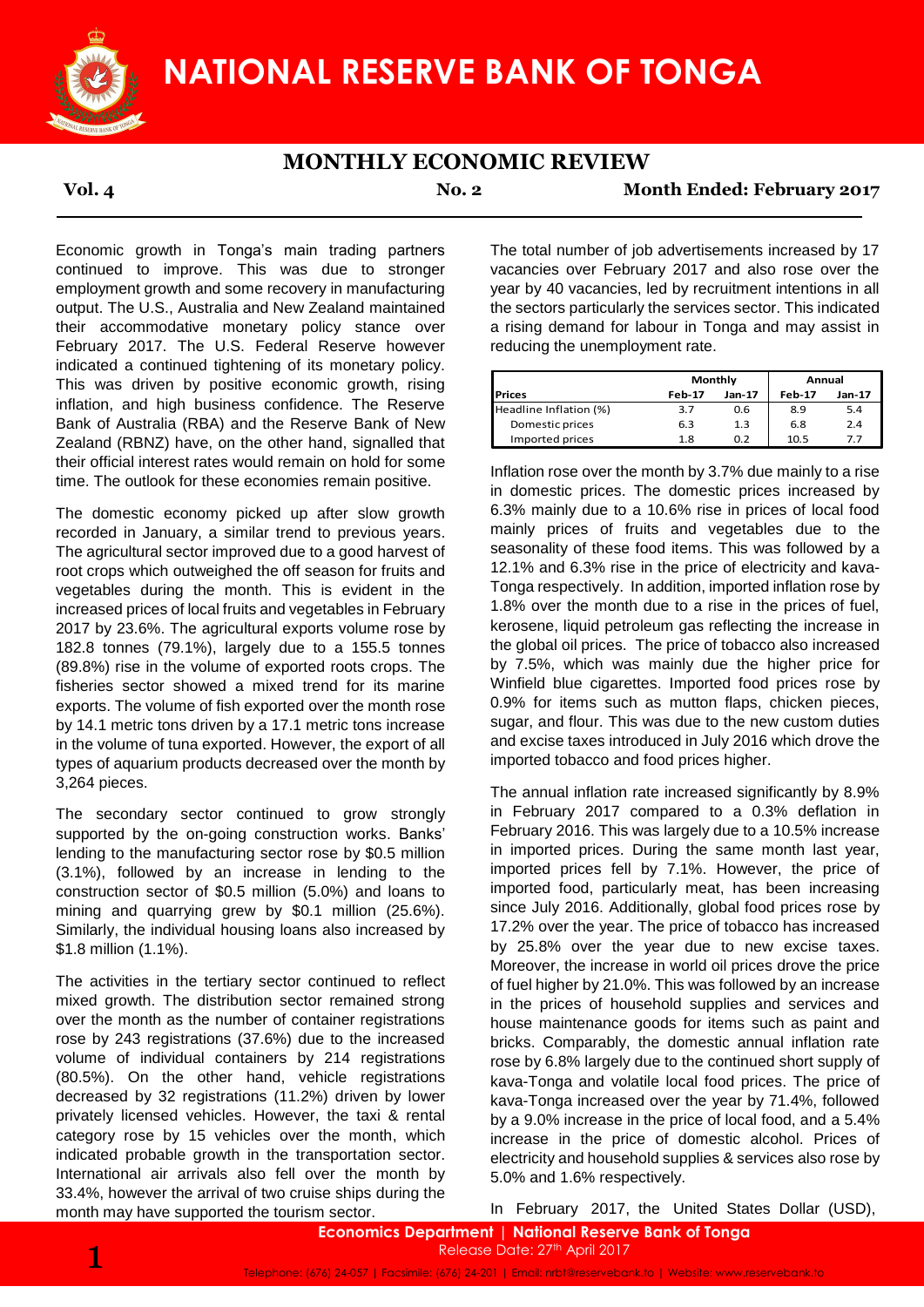

# **MONTHLY ECONOMIC REVIEW**

**Vol. 4 No. 2 Month Ended: February 2017**

|                                       | <b>Monthly</b> |        |          | Annual |          |  |
|---------------------------------------|----------------|--------|----------|--------|----------|--|
|                                       | Feb-17         | Jan-17 | % Growth | Feb-16 | % Growth |  |
| Nominal Effective Exchange Rate Index | 91.2           | 91.0   | 0.2      | 92.4   | $-1.3$   |  |
| Real Effective Exchange Rate Index    | 104.9          | 101.1  | 38       | 99.2   | 5.8      |  |

Australian Dollar (AUD), Chinese Yuan (CNY) and Japanese Yen (JPY) appreciated against the Tongan Pa'anga (TOP), while the New Zealand Dollar (NZD), Fijian Dollar (FJD), Euro Dollar (EUR) and British Pound (GPB) depreciated against the TOP. As a result, both the Nominal Effective Exchange Rate (NEER) index and the Real Effective Exchange Rate (REER) index slightly increased over the month. In annual terms, the NEER index continued to fall while the REER index rose. The rise in the REER index reflected Tonga's higher headline inflation rate relative to its trading partners, which may impact the international competitiveness of the Tongan exports of goods and services.

|                               | Monthly       |        |          | Annual        |          |
|-------------------------------|---------------|--------|----------|---------------|----------|
|                               | <b>Feb-17</b> | Jan-17 | % Growth | <b>Feb-17</b> | % Growth |
| OET Receipts (TOP \$ million) | 44.8          | 57.5   | $-22.2$  | 736.0         | 23.8     |
| Export receipt                | 1.5           | 2.2    | $-30.2$  | 22.1          | 46.1     |
| <b>Travel receipts</b>        | 6.0           | 10.0   | $-39.6$  | 100.1         | 24.3     |
| Private transfers             | 17.5          | 20.4   | $-13.9$  | 251.3         | 17.2     |
| Others                        | 19.6          | 24.9   | $-21.2$  | 362.5         | 27.6     |
| OET Payments (TOP \$ million) | 45.9          | 42.8   | 7.2      | 616.9         | 16.4     |
| Import payments               | 21.0          | 26.0   | $-19.2$  | 344.1         | 12.2     |
| Services payments             | 13.5          | 10.0   | 35.5     | 143.7         | 28.8     |
| Primary Income payments       | 0.5           | 0.6    | $-14.8$  | 23.6          | 50.9     |
| Others                        | 10.8          | 6.2    | 74.4     | 105.5         | 9.9      |

Total OET receipts continued to decline over the month of February 2017, by 22.2% to \$44.8 million. This was mainly driven by a decline in direct investment receipts, following a large receipt of \$7.1 million last month. Travel receipts also fell mainly due to lower personal travel receipts which coincided with the decline in the international air arrivals. On year ended terms, total OET receipts however rose by 23.8% which was largely owing to the higher inflows of private remittances and official grant receipts. Majority of the remittance receipts were in USD which was supported by the depreciation of the TOP against the USD. The AUD and NZD receipts followed which were supported by the weakening of the TOP against these currencies. This coincided with the positive economic growth in these countries.

In contrast, total OET payments slightly increased in February 2017 by 7.2% to \$45.9 million. This was a result of higher payments for services particularly repatriation of airline tickets to their respective overseas head-office.

Total OET payments also rose over the year by 16.4%, which was driven by higher imports, mainly payments for wholesale & retail imports, as well as payments for services and primary income payments.

|                                  | Monthly |        |          | Annual |          |  |
|----------------------------------|---------|--------|----------|--------|----------|--|
|                                  | Feb-17  | Jan-17 | % Growth | Feb-16 | % Growth |  |
| Foreign Reserves (\$ in million) | 377.7   | 380.8  | -0.8     | 328.5  | 15.0     |  |
| Import Coverage (months)         |         |        |          |        |          |  |

The overall balance of OET for February 2017 was therefore a deficit of \$3.2 million. This contributed to the decrease in the official foreign reserves to \$377.7 million in February 2017, equivalent to  $7.1$  months<sup>1</sup> of imports cover, which is still above the Reserve Bank's minimum range of 3-4 months.

Broad money (money supply) fell over the month due mainly to the lower foreign reserves resulting in lower net foreign assets. This outweighed an increase in net domestic assets which was driven mainly by the increase in net domestic credit and also the decline in deposits over the month. However, broad money continued to show strong growth over the year largely as a result of higher foreign reserves.

|                              | Monthly       |        |          | Annual        |          |  |
|------------------------------|---------------|--------|----------|---------------|----------|--|
| Money                        | <b>Feb-17</b> | Jan-17 | % Growth | <b>Feb-16</b> | % Growth |  |
| Money Supply (\$ in million) | 510.2         | 512.0  | $-0.4$   | 456.5         | 11.8     |  |
| Net Foreign Asset            | 390.8         | 407.1  | $-4.0$   | 330.3         | 18.3     |  |
| Net Domestic Asset           | 108.3         | 105.1  | 3.0      | 126.5         | $-14.4$  |  |

The liquidity (reserve money)<sup>2</sup> in the banking system slightly decreased over February by \$2.3 million (0.8%) due to higher cash withdrawals by the commercial banks from the Reserve Bank vault during the month. This largely reflected the Reserve Bank's efforts to replace mutilated notes in circulation with new banknotes issued to the public. This would in turn ensure that good quality banknotes and coins are in circulation. Furthermore, banks' total loans to deposit ratio rose over February to 73.3% from 72.4% in January, driven by the decline in deposits as well as the credit growth over the month. The lower deposits in February coincided with the fall in the foreign reserves and rise in net domestic assets. The loans to deposit ratio of banks remained below the 80% minimum loan to deposit ratio target which indicated excess liquidity in the banking system remains and that more capacity for further lending by the banks exists.

**.** 

<sup>&</sup>lt;sup>1</sup> Methodology used for this calculation has changed to include both imports of goods and services whilst the calculation used in previous reports used import of goods only

<sup>&</sup>lt;sup>2</sup> Sum of currency in circulation, exchange settlement account balances, and required reserve deposits.